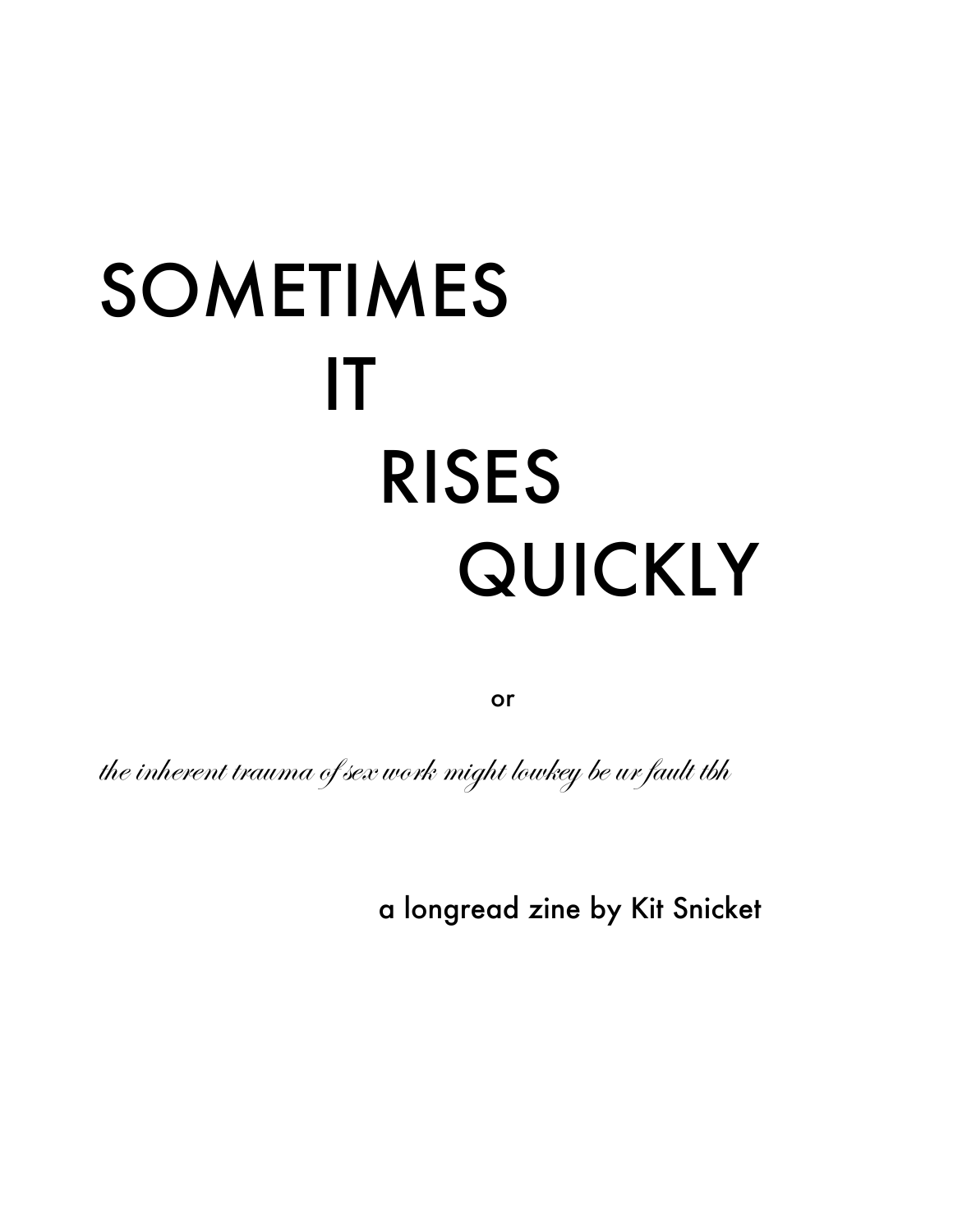## for phoenix and william and anyone who's ever sucked dick for cash or loved someone who did.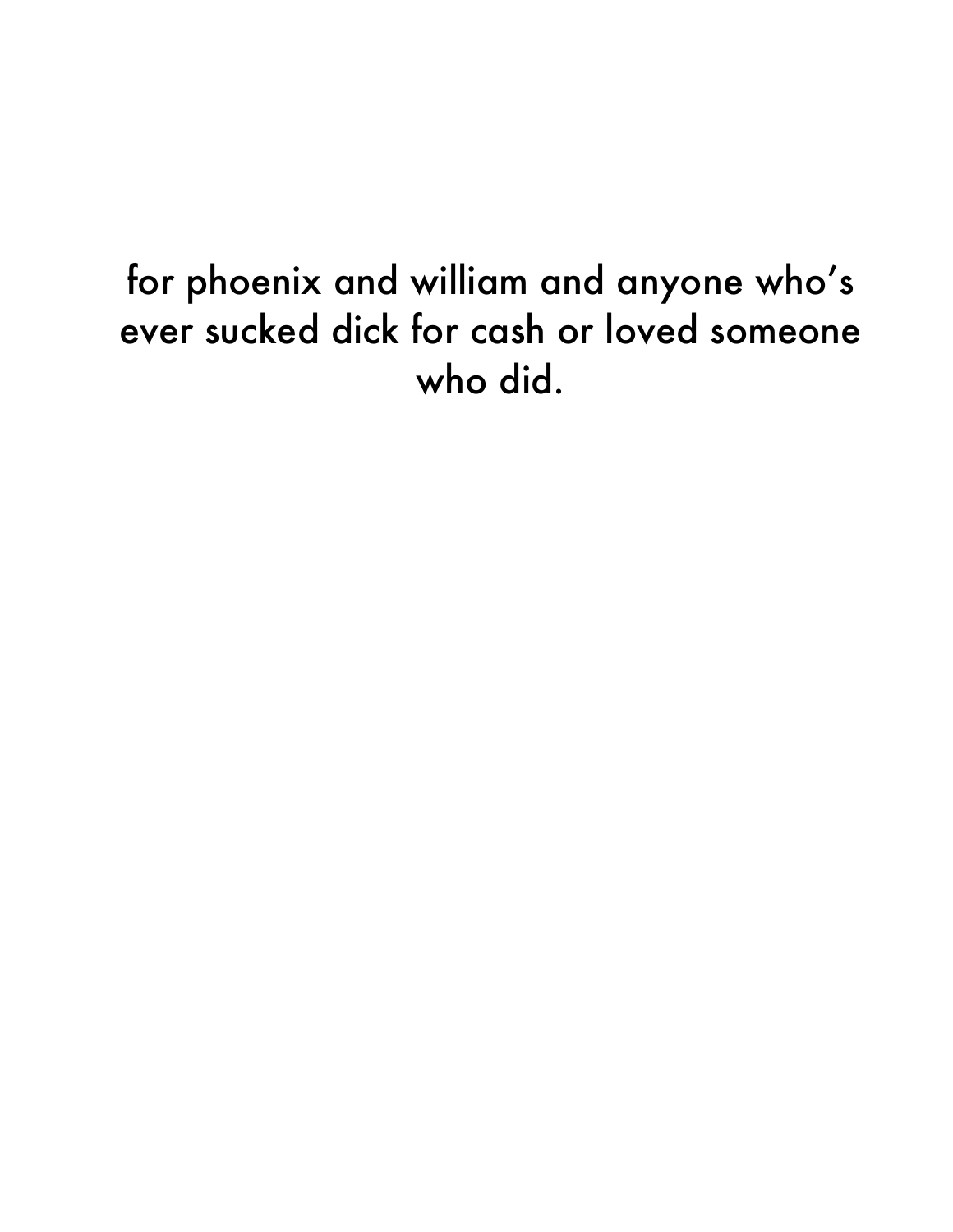Last summer my friend, whose partner had just moved in with her, called me before work to purge some feels. The two of them had lived together for about a week, but this was the first time she was leaving for work since they'd shared a home. So far he'd said all the right things about supporting her career, and he'd even backed it up with actions, but he had not yet had to experience the reality of her leaving their shared space to go see a client, and like all sex workers, she'd had so many partners who had told her they accepted her work and her, and then…didn't.

"I'm afraid it's gonna be weird," she said, "I know it won't be, he's so great, but I'm scared it will be." It was painful to hear my friend, who I love, say those words. Because I knew exactly what she was feeling, I've felt those same feelings so hard so many times.

Usually the people who make you feel that way aren't great and usually it is weird. You don't always feel it right away, especially if you don't want to, especially if you pour all your faith and love into believing that they really mean the PC fictions that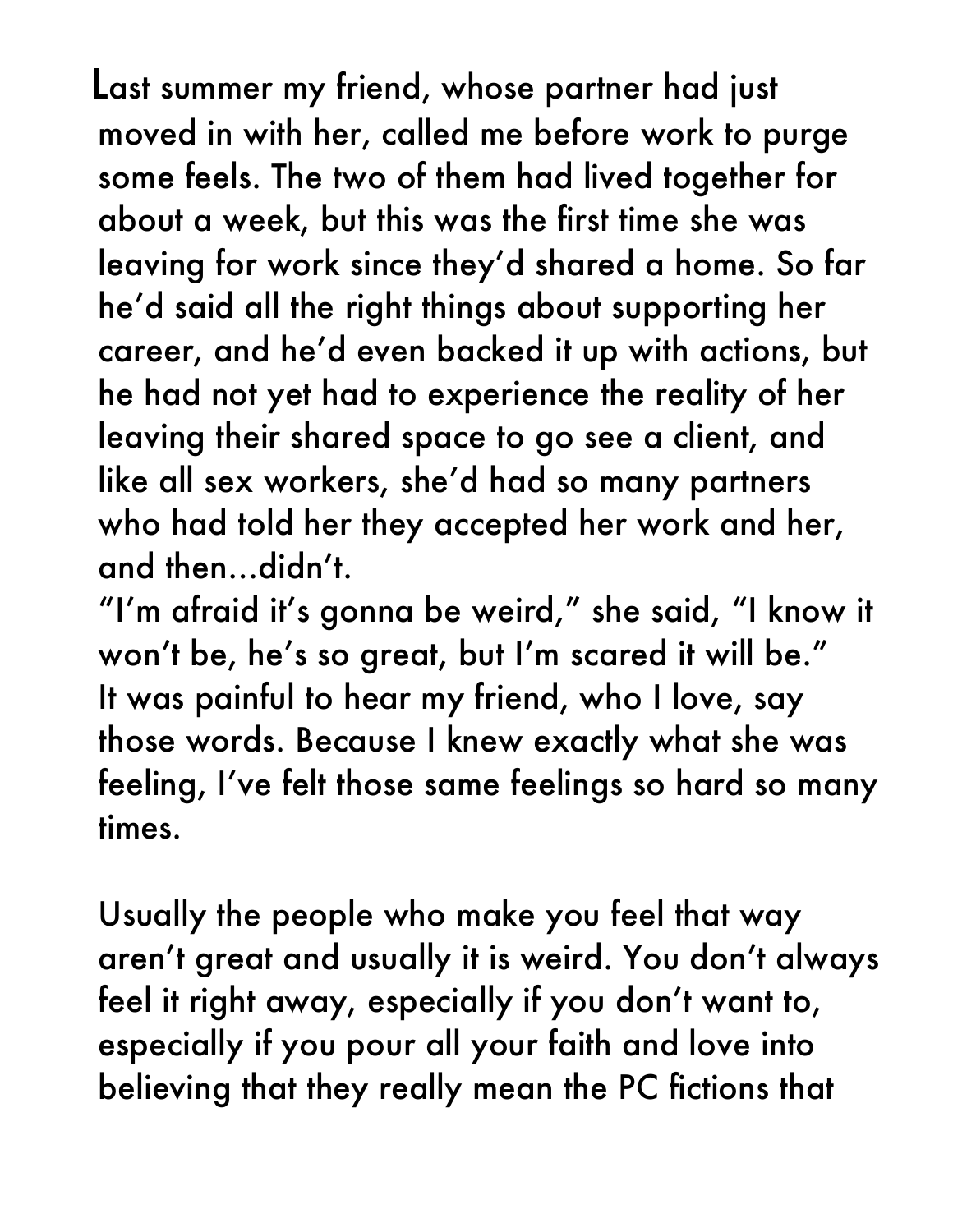they spout in their efforts to be a good person, a good ally, a good radical, a good partner.

"Oh no, of course your job doesn't matter."

"Who do you think I am that I would leave you over something like that?"

"Look, I know the stuff you do with those guys isn't real."

## *"Believe for me that I'm not the kind of person who just sees you as a nameless whore. I can't be that person because I say I'm not, goddamnit."*

But the weirdness lurks there, under the surface of all. And even if they try to push it down *because good people support sex workers, good men support sex workers, and they are good man and because they are good man they believe that sex work is real work no matter how many times they say, "hey, at least you don't have to work a real job"* it always rises to the top and sits there like the slime of rotted food over dishes left to soak too long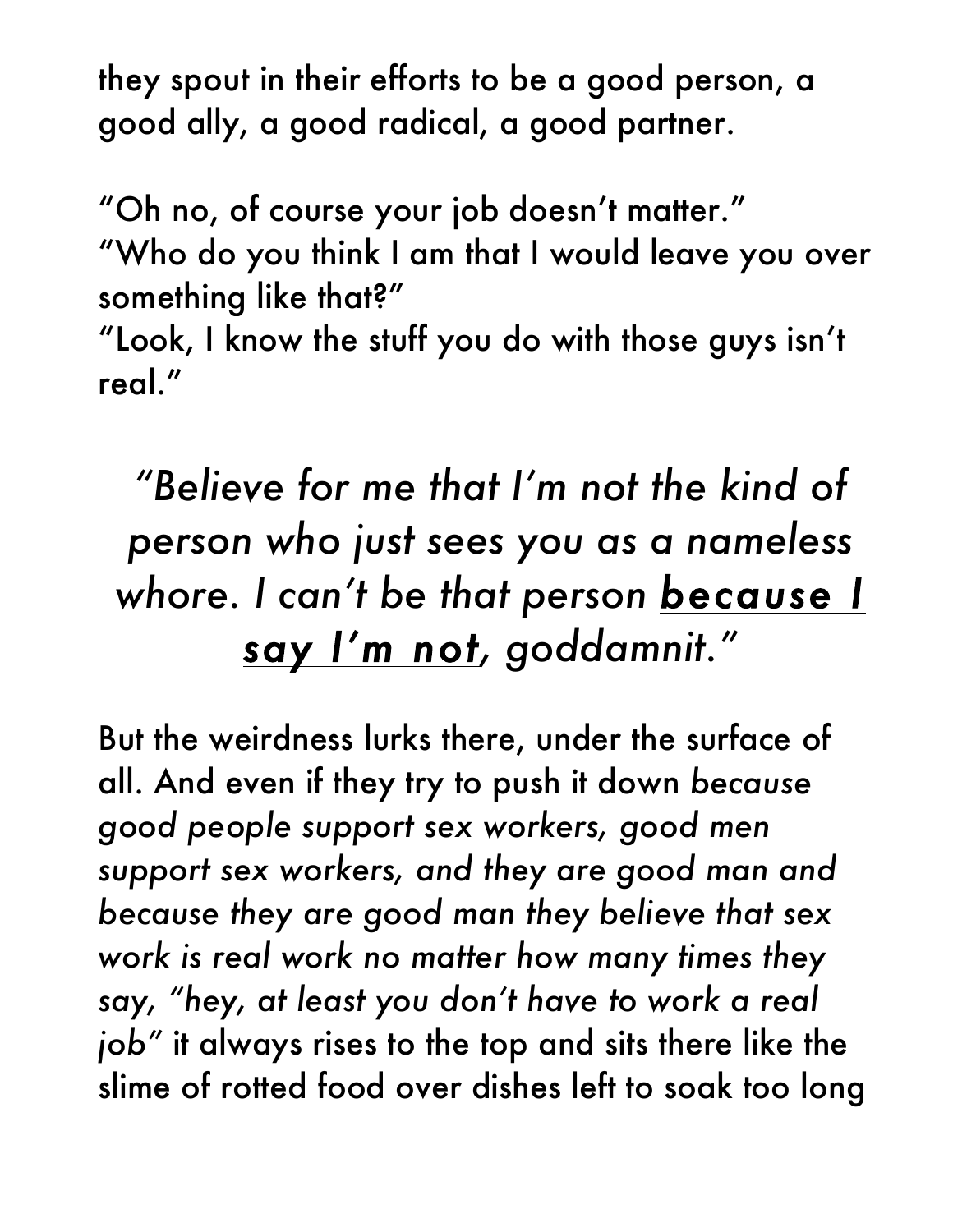in a full sink. Sometimes it rises quickly, a scum of rancid grease over the grey water, but sometimes it takes years of you believing them because you want to so bad, and you're in love, and you've ignored so many things because you just want to *be a fucking person.* And then one day they can't be with a whore, you understand, they want a real relationship one day. And your labor makes that impossible because it makes you less-than.

The worst is when they use their love for you, or who they think you are or want you to be, to shame you:

"I love you so much, I hate to see your work make you unhappy."

"I love you so much, I hate to see you doing that work, it's so dangerous."

"I love you so much, I hate to see you degrading yourself like this."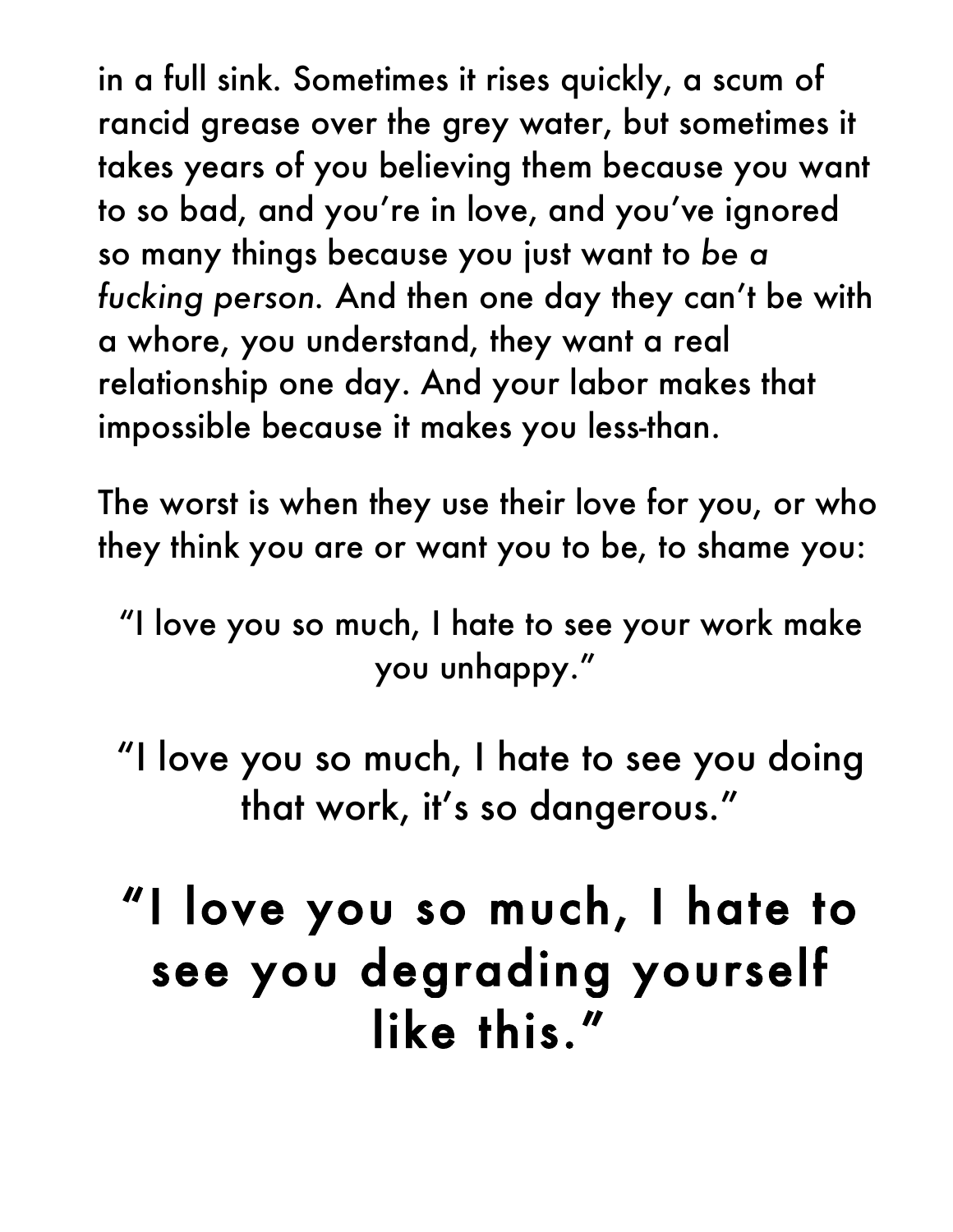As if all labor under capitalism isn't degrading, as if gendered labor isn't doubly so. But *they love you so much, how could you?* They love you despite your labor, therefore they love you more than you must love yourself.

The fear of being cast aside lives in the instinctual, animal parts of our brains that we allow to overdevelop because we are never not under threat of violence, in any of its multitudinous forms. Civvies don't live with it, so when we tell our friends and partners about our anxieties, they all too often take it as a personal attack. They interpret us voicing our fears as us judging them, or saying we don't trust them, when the reality is the opposite. You can't express fear of betrayal to someone you don't trust.

## To say, "I'm scared you'll betray me" is also to say, "I trust you."

Sex work is inherently traumatic not because of the labor itself, but because of the way we are treated because of our labor. It's the reactions to our work, the rejection, and often violence, we face because of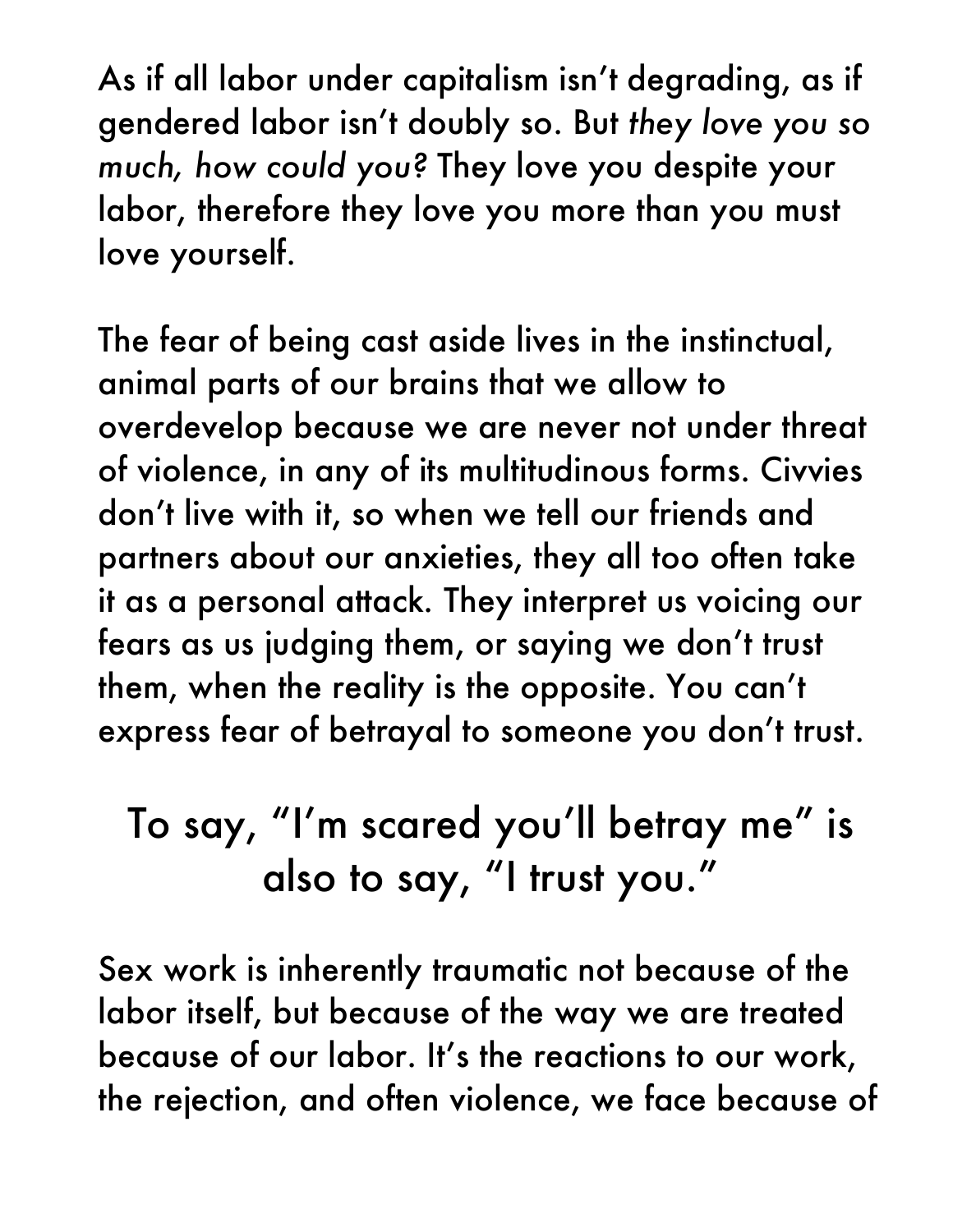it, that traumatizes us.

It isn't limited to partners. Every so often I'll make friends with someone, usually a woman or another femme, but not always. Everything will seem great until I start meeting her friends and this civvie broad introduces me as "this is Kit, she's an escort," in a stage whisper as if I'm an alien from another planet, there to be exhibited. Or until we get comfortable enough that she feels she can ask questions about my job and it becomes all we talk about. I've gotten better at sniffing those people out now, but it still happens sometimes. And shit, you wanna talk about emotional pain?

People think that the emotional pain that comes from sex work is the emptiness that must come with offering your body up to strangers, that we crack under the accumulation of hands on our skin, but clients aren't the ones that mark us most. The pain comes from others, the ones who reduce us to nothing but a set of holes for rent but don't even pay for that privilege.

Being reduced to nothing but your job by somebody you thought was a friend is some real fucking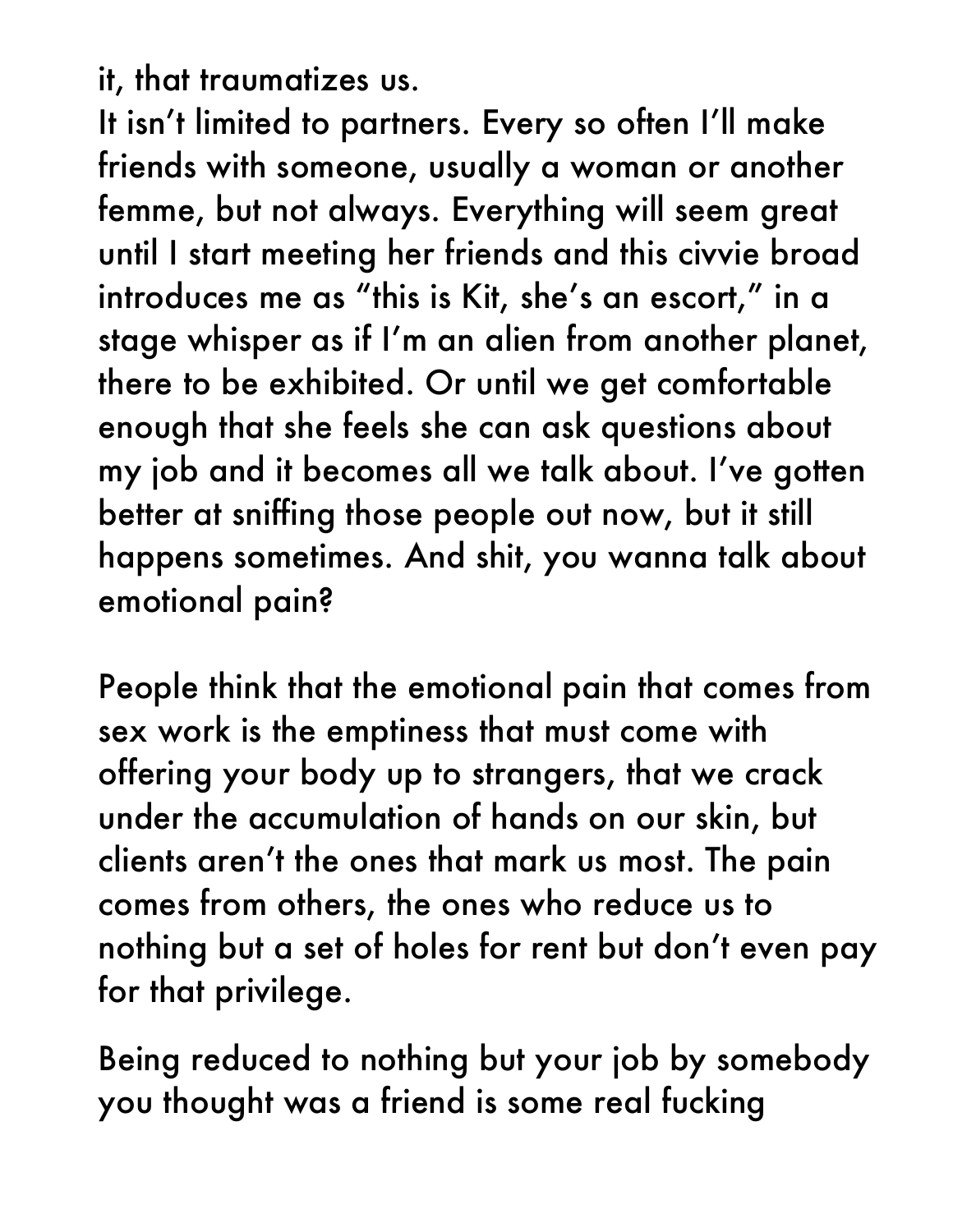emotional pain. Never being just Kit, but always being Kit the whore, is pain.

Especially when you're constantly bombarded by messages saying that your labor makes you different, even subhuman.

Especially when you've been hearing that hookers aren't the same as women since before it occurred to you that you might not be able to make it as a ballerina or a princess or a painter.

I talk ad nauseam to my friends who are also sex workers about the way we've been injured by men so many times it gets into our DNA. We never have to say that so, so, so many of those injuries have been related to our work, specifically men's inability to accept our work. We talk about the way we assume the worst off the bat, assume that any petty annoyance is ultimately related to our labor, and how hard that is to unlearn.

The first time I had to get up and leave my partner to go to an appointment I thought about that phone call last summer and all the conversations since then. I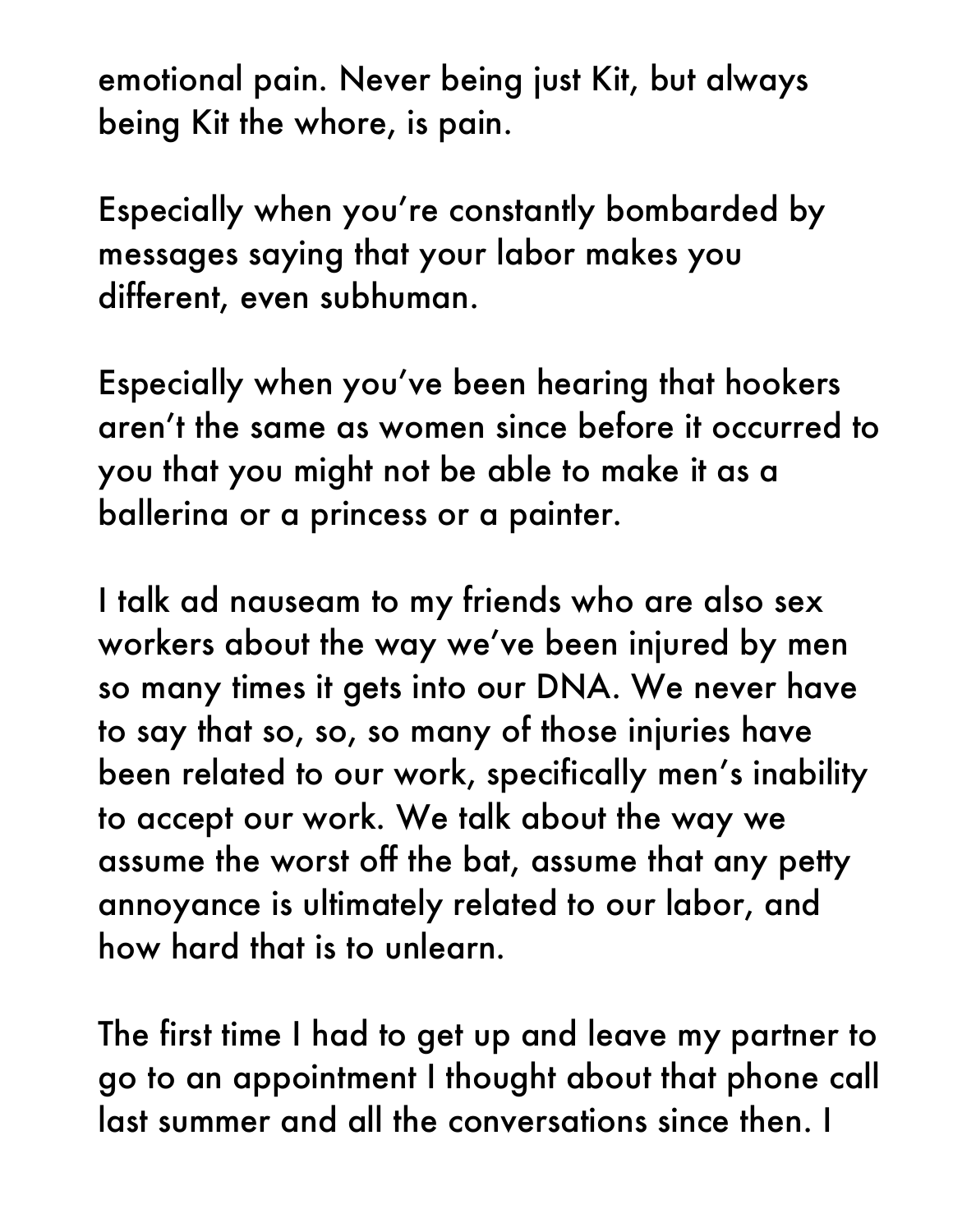sat next to him on my bed, putting on my whore face, more makeup than I ever wear in my normal life, shading the sides of my nose to make it look narrower, shading under my cheekbones to make them look thinner, sharper, making myself look more fragile, less working class.

Like my friend's partner, my partner had never shown themselves to be anything but down for the hos. The first time I realized I might love them a little bit we were drunk outside a bar and they were telling me they respect us so much for our ability to do such difficult, dangerous work.

But saying the right things and living the right way are different, and lots and lots and lots of people say, and even on some level believe the right things until they have to live them, until they see their partner go off to suck dick not for pleasure, but for something as base as money.

Every sex worker who's been working any amount of time and tried to simultaneously have a relationship knows this painfully and intimately. Nobody else knows it, not really. The most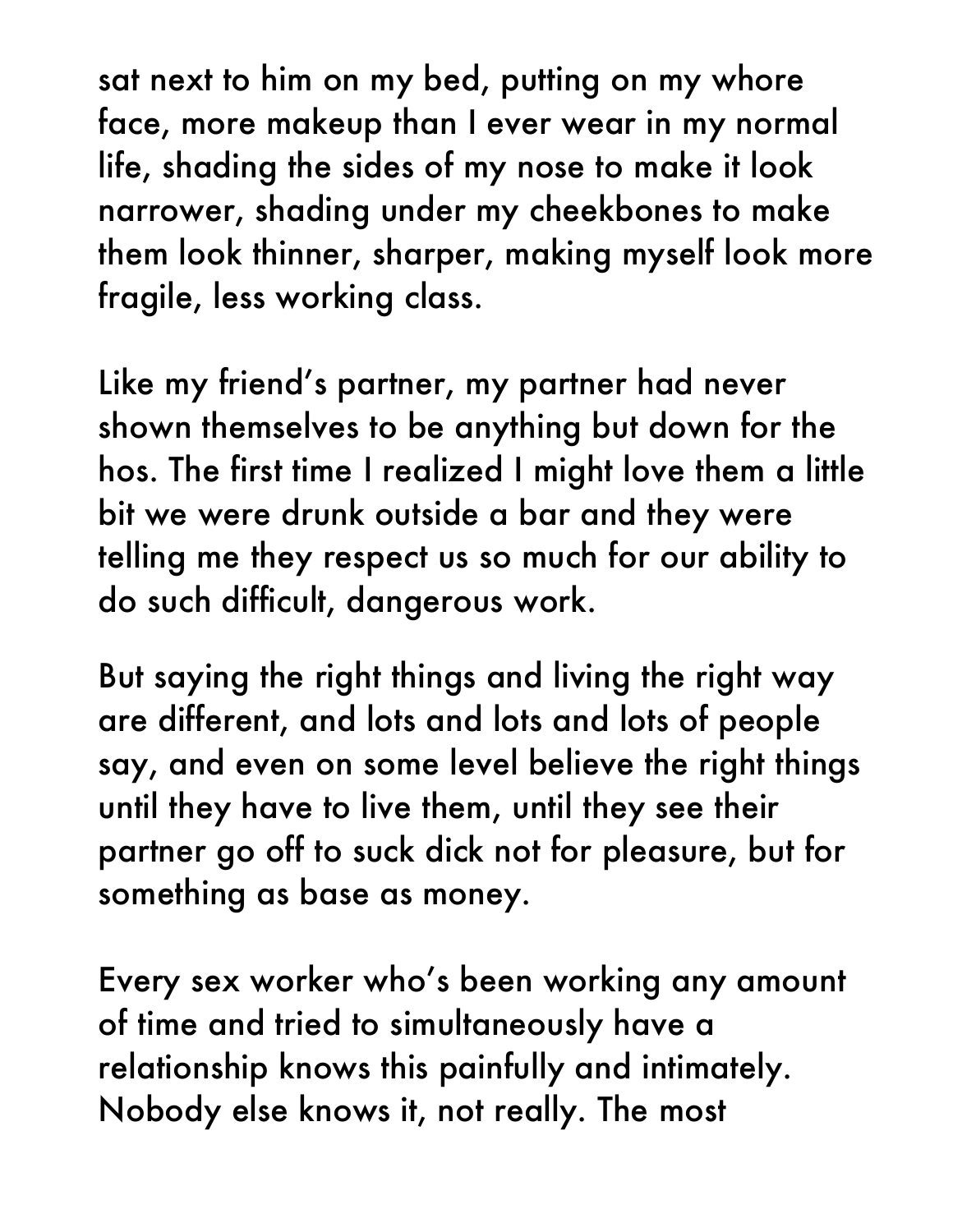empathetic civvies speak of stigma with the best intentions, and their hearts are good and they aren't wrong, but they don't know the pain of labor-based rejection the way we do. They don't know what haunts that first time we have to go from the space we share with our partners to the spaces where we work, that anxiety is only ours. It lives in our bones and collects in the knots in our necks, our backs, all the places we carry the stress of being constantly othered.

Whorephobia isn't just people killing us because we're whores. It isn't just dead hooker jokes and people telling us we're dirty or diseased. It's little shit too.

It's people saying they support us and respect our labor but couldn't ever date one of us.

It's people treating us like zoo animals by reducing us to our jobs.

It's people who say they love us leaving us not because the relationship has run its course, but because they don't feel comfortable with our mode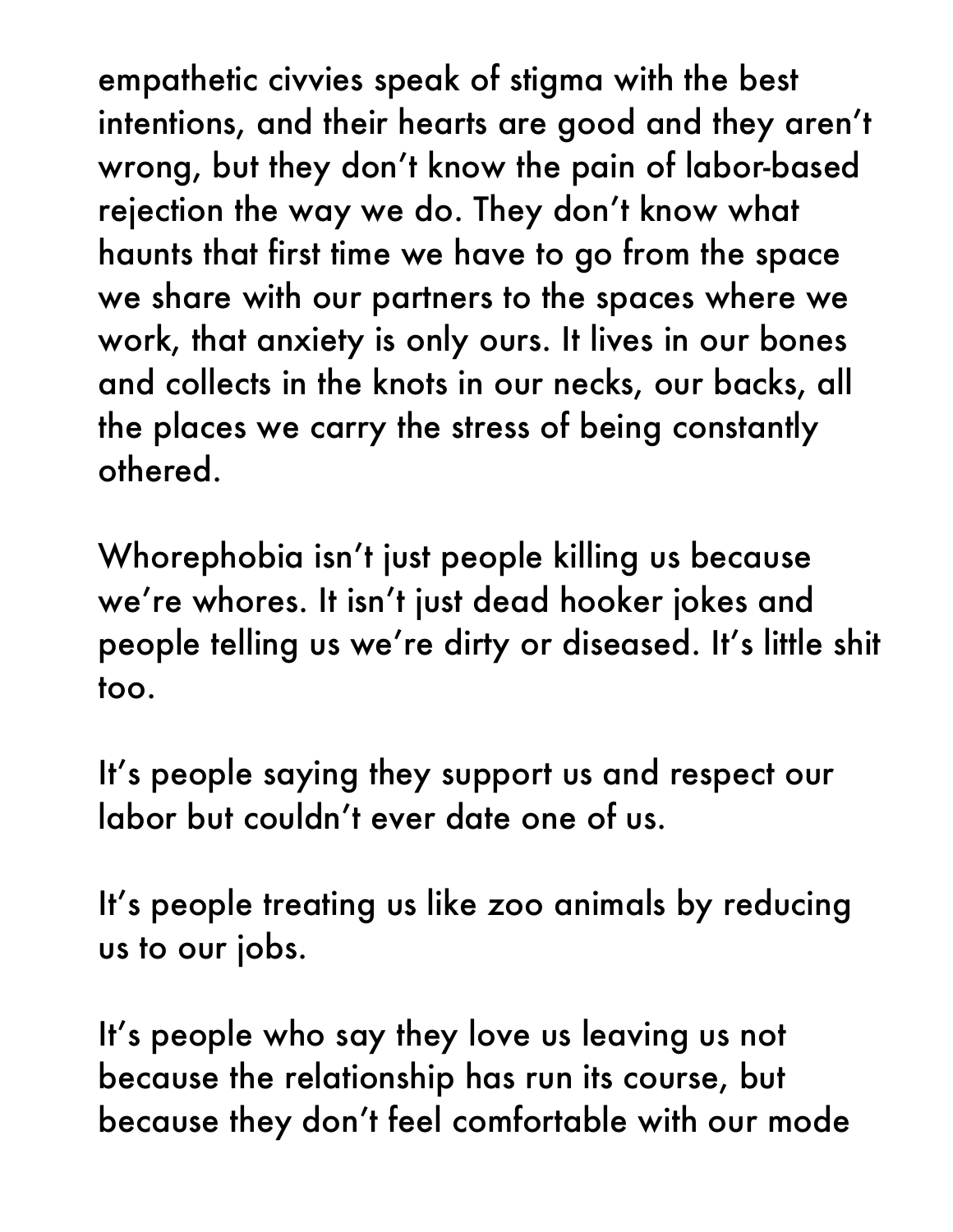of survival under capitalism.

Whorephobia, in all its forms, both micro and macro is what traumatizes us more than anything.

I came home after my session to find my partner still in my house, still in my bed, calmly looking at memes and listening to music, still unbothered by my job. The sad thing is, when I first wrote this at the beginning of 2017 I was willing to accept that as support. The most tragic thing about the way stigma manifests is how it becomes so easy to accept apathy as support, "oh," you say, "they don't care what I do. How generous of them, how accepting they are," as if that's enough, as if it's any more than the barest minimum.

It took me a very long time after that relationship had run its course to realize that they, like so many other civvies I've tried to be friends with over the years, didn't really do more than give the most basic lip service to their support of sex workers.

My friend's partner hasn't just remained unbothered by her job, but he's also stayed supporting us in real, substantial ways. He speaks up for us, he takes